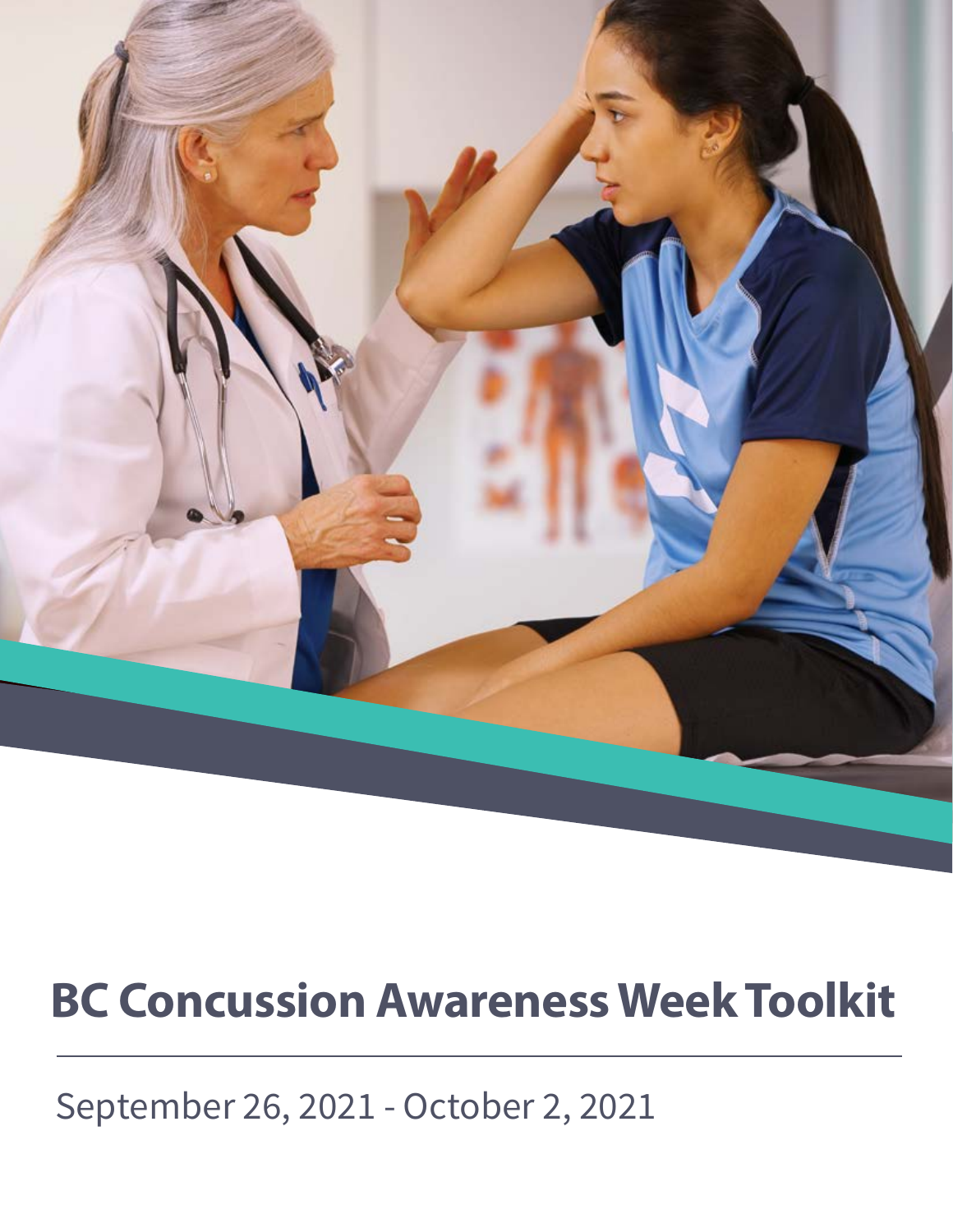## **Table of Contents**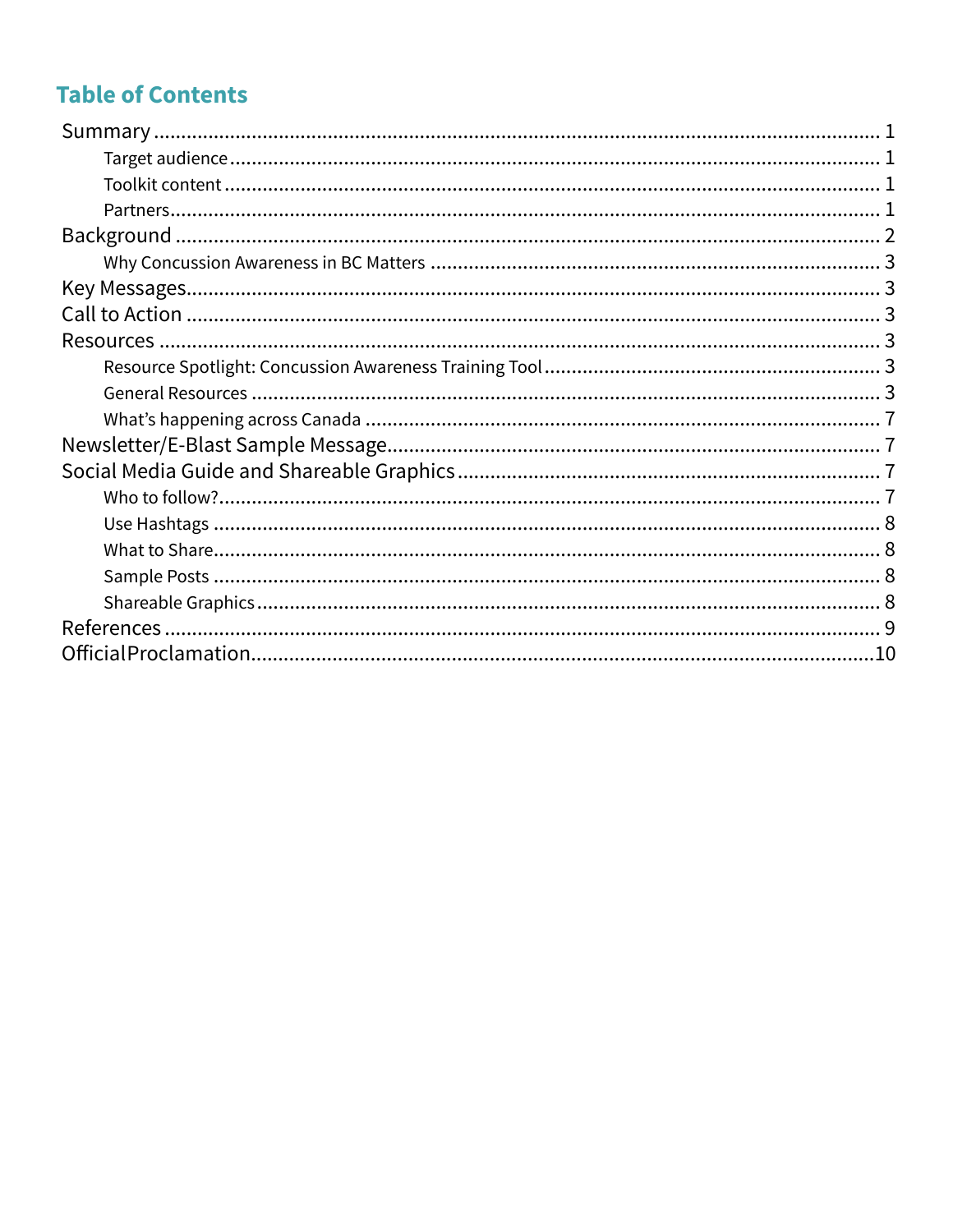## <span id="page-2-0"></span>**Summary**

The information, tools and resources in this toolkit are intended to increase British Columbians' awareness of concussion during BC's Concussion Awareness Week, which will take place from **September 26 to October 2, 2021.** 



#### Target audience

To provide relevant, credible, and evidence-based concussion information and resources for British Columbians of all ages.

#### Toolkit content

This Toolkit includes:

- Background and Key Messages
- Call to Action
- Resources links to credible, evidence-based resources for various audiences
- Newsletter/E-blast Sample Message
- Social Media Guide and Shareable Graphics

#### **Partners**

- Doctors of BC
- Ministry of Health
- Ministry of Tourism, Arts, Culture and Sport
- GF Strong Rehabilitation Centre
- Physiotherapy Association of BC
- WorkSafe BC
- Preventable
- SportMed BC
- Child Health BC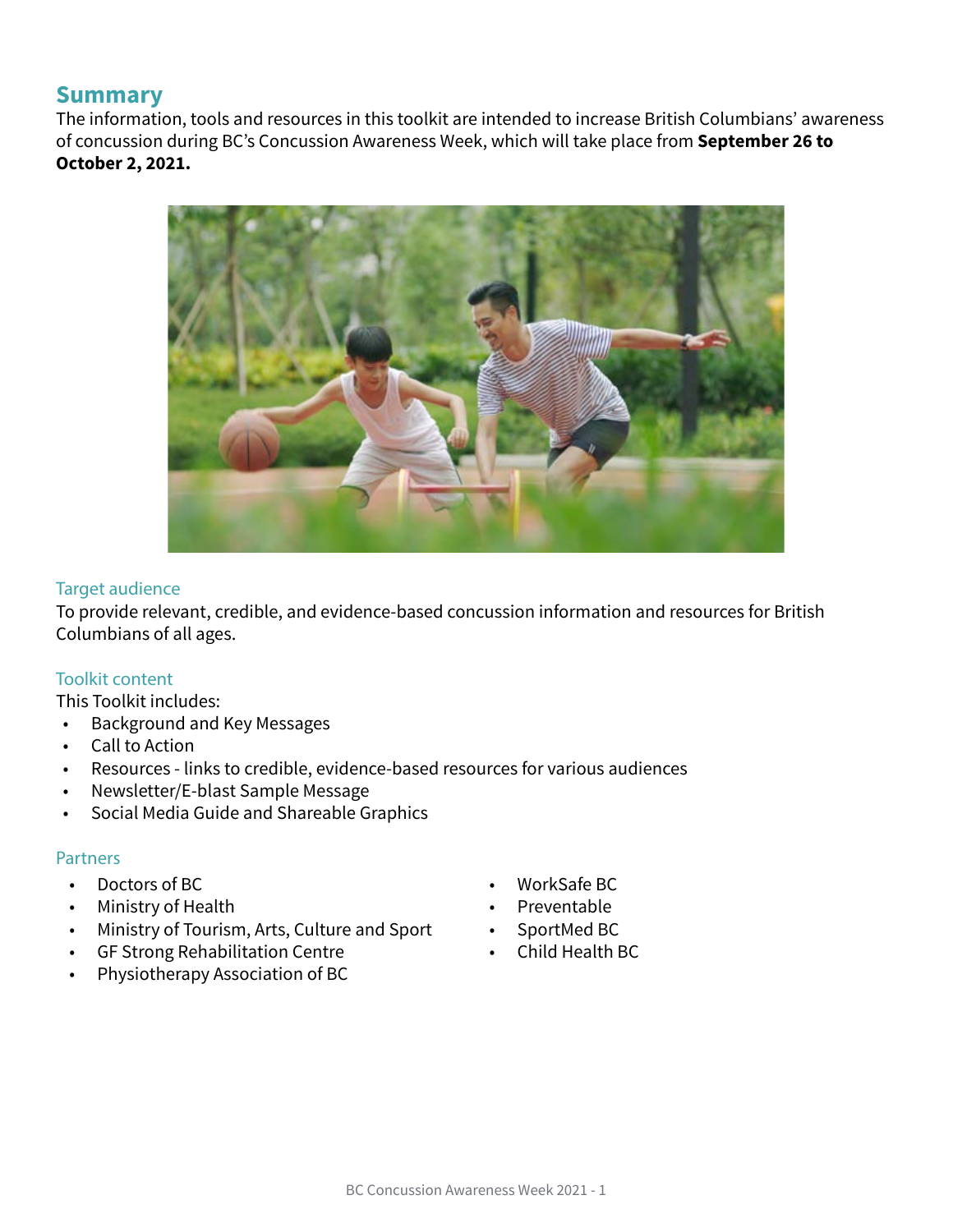## <span id="page-3-0"></span>**Background**

Each year in British Columbia (BC), almost 600 people are hospitalized for a concussion, and approximately 14,500 visit the emergency department. Between 2012/13 and 2016/17, British Columbian males aged 0 to 49 years-of-age had a higher rate of emergency department visits for concussion than females in the same age group, while females over the age of 50 had a higher rate than males. Children/youth aged 0 to 14 yearsof-age had the highest rate of emergency department visits for concussion. These numbers are most likely an underestimate of the true burden of concussion on British Columbians because this "invisible injury" is often under-reported due to a lack of public education and awareness.<sup>1</sup>

In fact, in an online survey $^2$  that was conducted among 1,895 Canadians age 18 years and older and 391  $\,$ Health Care Providers, it was found that:

- **• 55%** reported having little or no concussion knowledge;
- **• 25%** do not know how concussion is treated;
- **• 40%** indicated that they were unaware of any of the cited tools and/or information resources on concussion available to the public; and
- **• 15%** can identify the best ways to treat concussion



Concussions are the most common form of brain injury.



Concussions are the most common form of head injury, caused by an impact or forceful motion of the head or other part of the body which results in rapid movement of the brain within the skull. A concussion can happen to anyone at any time. Common causes include falls, motor vehicle crashes, and sports and recreational activities.

Any head injury needs to be taken seriously. Most concussions, managed appropriately, resolve without complications. On some occasions, concussion injuries can be more serious and can result in long-term disabilities.

The real danger of most concussions occurs when the injury is not recognized or is managed incorrectly. **Concussions require immediate recognition followed by 48 hours of physical and cognitive rest.** Returning to full activity too soon may result in more severe symptoms or long-term problems. As well, returning to high-risk activities (e.g., contact sports, dangerous job duties) before full recovery and medical clearance can put the individual at risk of sustaining another concussion with more severe symptoms and a longer recovery period.<sup>3</sup>

The Attorney General and Minister Responsible for Housing, and Lieutenant Governor have indicated their commitment to furthering concussion awareness in BC with their Concussion Awareness Week [proclamation](https://www.bclaws.gov.bc.ca/civix/document/id/proclamations/proclamations/ConcussionAwareWk2021).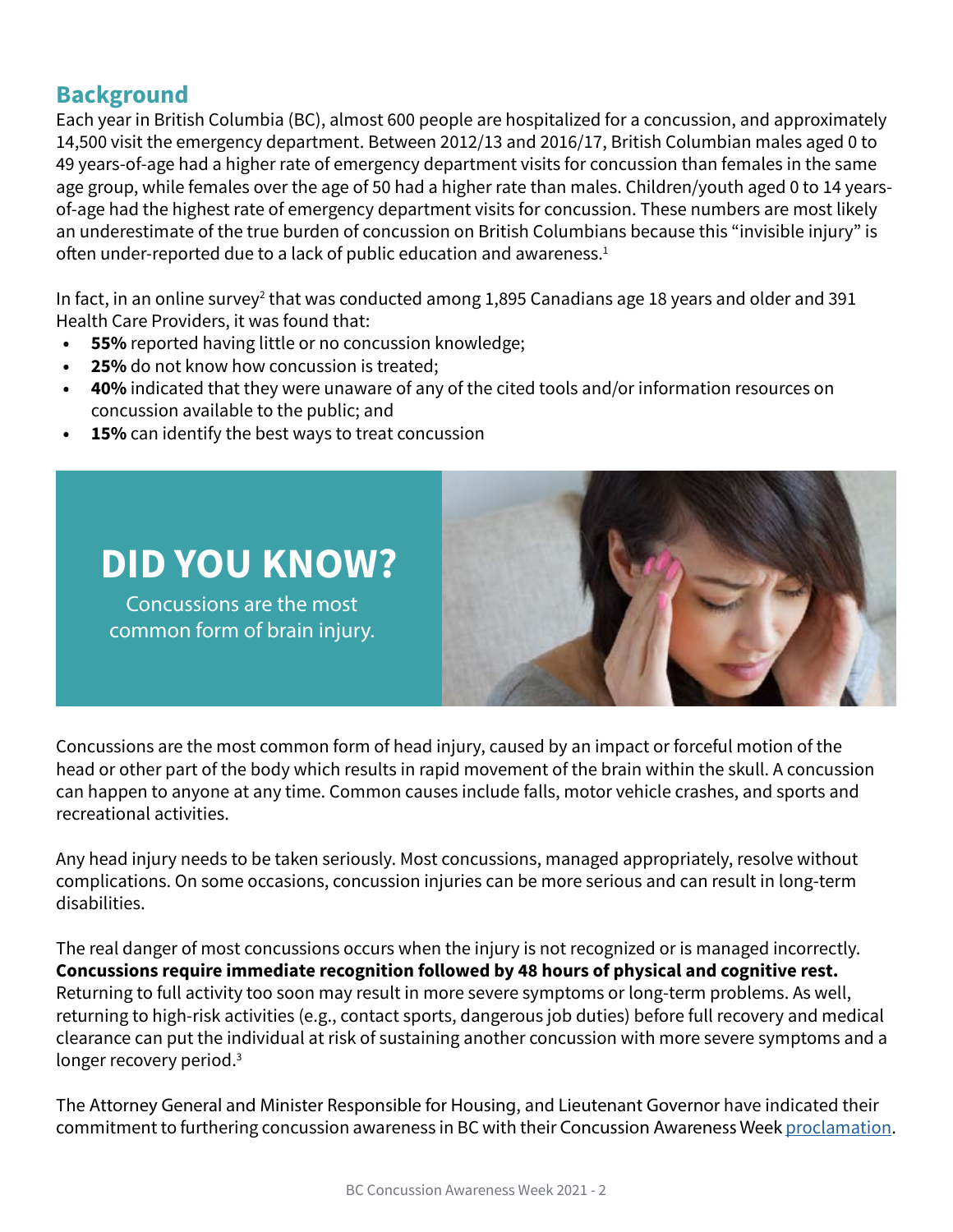#### <span id="page-4-0"></span>Why Concussion Awareness in BC Matters

Concussion is a serious public health issue all Canadians should be aware of. Early recognition of concussion, proper medical assessment, and appropriate management make a difference in recovery. But Canadians need simple, easy-to-follow steps on how to care for a concussion or where to find good information. Through efforts such as Concussion Awareness Week, we can provide this. The Concussion Awareness Week will share key messages with Canadians and help them access important resources.

#### **Key Messages**

- September 26th October 2nd is BC's first annual Concussion Awareness Week
- Concussions are a brain injury that require immediate recognition and medical attention
- Concussions can happen to anyone, anywhere and at anytime
- Concussions are an "invisible injury"
- Know how to respond to a concussion

## **Call to Action**

Concussions can happen to anyone, anywhere, at any time. Concussions can result in serious, long-term effects in all age groups if not recognized and treated immediately. Thus, we need to take collective action to make up-to-date, evidence-based resources more widely available, and increase British Columbians' awareness of the importance of recognizing and treating a concussion as soon as possible.

Here's how you can help raise awareness on how to recognize a concussion and the importance of doing so:

- Promote evidence-based resources to increase awareness about the importance of concussions
- Share and engage with Concussion Awareness Week social media posts to increase the reach of the campaign's messages

### **Resources**

#### Resource Spotlight: Concussion Awareness Training Tool

The Concussion Awareness Training Tool (CATT) is a series of online educational modules and resources addressing concussion recognition, diagnosis, treatment, and management. Good concussion management may decrease the risk of brain damage and potentially reduce long-term health issues.

Developed by Dr. Shelina Babul (Associate Director/ Sports Injury Specialist with the BC Injury Research and Prevention Unit, BC Children's Hospital, Vancouver, British Columbia, Canada), CATT is based upon the established principles of the Consensus Statement on Concussion in Sport. CATT is part of the Concussion Harmonization Project, a federal initiative to increase the prevention, recognition, and treatment of concussions in Canada.

## **General Resources**

- [Burden of Concussion in BC](https://cattonline.com/wp-content/uploads/2020/07/Burden-of-Concussion-in-BC-BCIRPU-2020.pdf)
- [Health Link BC Concussion Page](https://www.healthlinkbc.ca/health-topics/tp23364spec)
- [viaSport](https://www.viasport.ca/quality-sport/safe-sport/injury)
- [Concussion Awareness Training Tool](http://cattonline.com)  [\(CATT\)](http://cattonline.com)
- [CATT Concussion Pathway](https://cattonline.com/catt-concussion-pathway/)
- CATT [Caring for Your Concussion](https://cattonline.com/wp-content/uploads/2019/10/Parachute-Caring-for-Your-Concussion-2018.pdf)
- CATT Return to Sport Strategy
- CATT Return to School Strategy
- CATT [Return to Activity Strategy](https://cattonline.com/wp-content/uploads/2018/06/CATT-Return-to-Activity-V2-June-2019.pdf)
- CATT [Return to Work Strategy](https://cattonline.com/wp-content/uploads/2019/05/CATT-Return-to-Work-2019-V1-June-2019.pdf)
- CATT [Medical Clearance Letter](https://cattonline.com/wp-content/uploads/2019/05/CATT-Medical-Clearance-Letter-V1-May-2019.pdf)
- CATT [Medical Assessment Letter](https://cattonline.com/wp-content/uploads/2019/05/CATT-Medical-Assessment-Letter-V1-May-2019.pdf)
- CATT [Managing Mental Health Symptoms](https://cattonline.com/wp-content/uploads/2019/06/CATT-Managing-Mental-Health-Symptoms-V2-Sep-2020.pdf)
- CATT [BC Mental Health Resources](https://cattonline.com/wp-content/uploads/2020/09/CATT-BC-Mental-Health-Resources-V1-Sep-2020.pdf)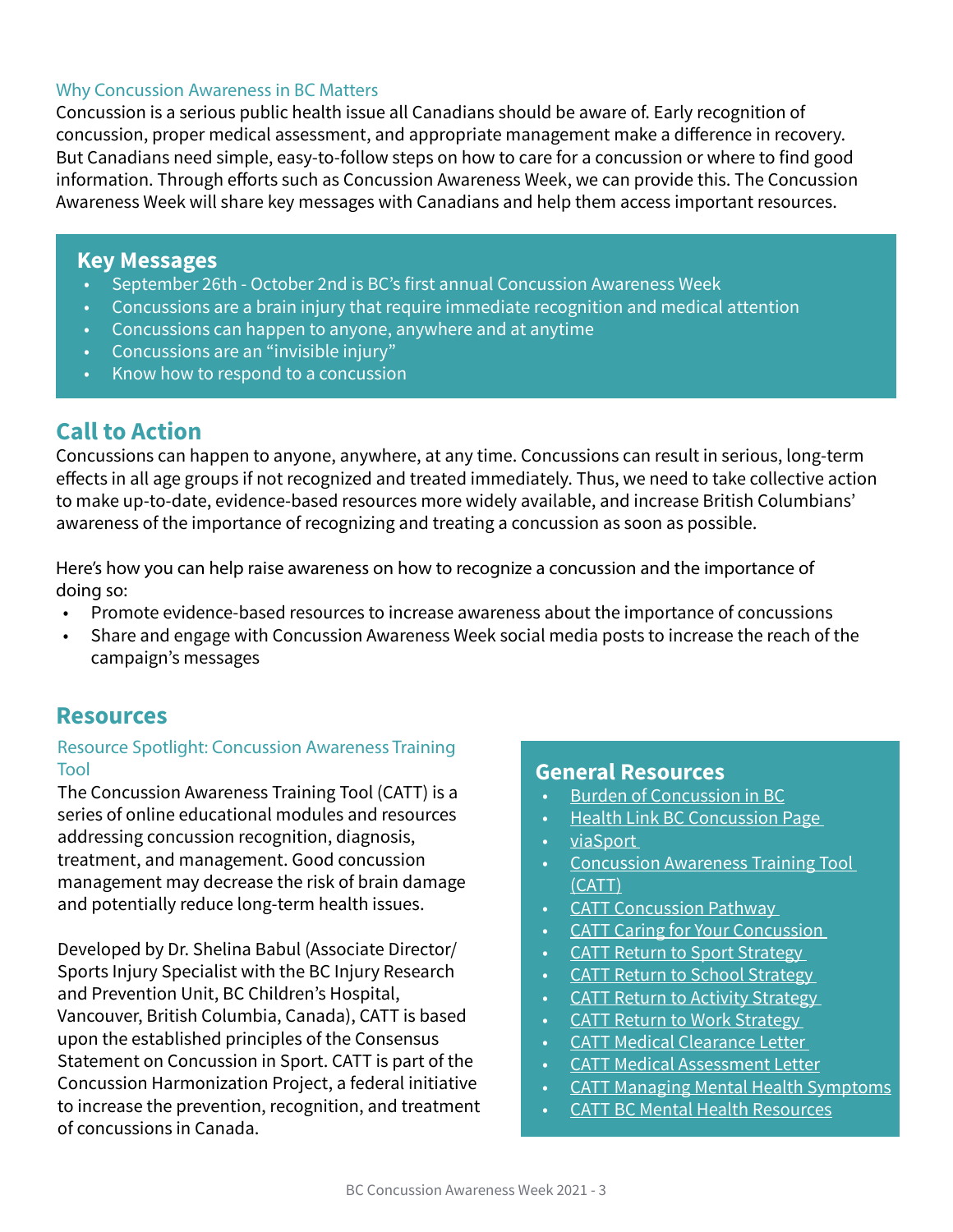#### BC Concussion Awareness Week 2021 - 4

## **DID YOU KNOW?**

Most concussions DO NOT include a loss of consciousness. Loss of consciousness occurs in less than 10% of diagnosed concussions.

Research and evidence on concussions is evolving and the knowledge base is continually changing. As a result, the CATT website and modules are updated on a regular basis to provide current information, tools, and resources to support concussion recognition, diagnosis, treatment, and management.

There are seven CATT online educational modules. All online educational modules are available in English and French and free-of-charge. See below to find the eLearning module most relevant to you.

#### **CATT FOR ATHLETES**

Up to 50% of sport-related concussions go unreported due to factors such as fear of losing current or future playing time, the misconception that sport-related concussion is not serious, and a fear of letting the team down.<sup>4,5,6</sup>

To learn more about the importance of recognizing and reporting concussion symptoms as soon as possible, click here: <https://cattonline.com/athlete/>

Course link: [Athlete Course](https://cattonline.com/athlete-course/) 

Resource Package: Concussion Information Package for Athletes

#### **CATT FOR COACHES**

Studies have shown that 56.8% of sampled athletes would be reluctant to report a concussion due to wanting to stay in the game, and 21.9% would not report their concussion in order to avoid disappointing their coach. $<sup>7</sup>$ </sup>

To learn how to support your athletes if they sustain a concussion, visit: <https://cattonline.com/coach/>

Course link: [Coach Course](https://cattonline.com/coach-course/)

Resource Package: [Concussion Information Package for Coaches](https://cattonline.com/wp-content/uploads/2021/04/Concussion-Resources-for-Coaches-CATT-V5-August-2021-1.pdf)





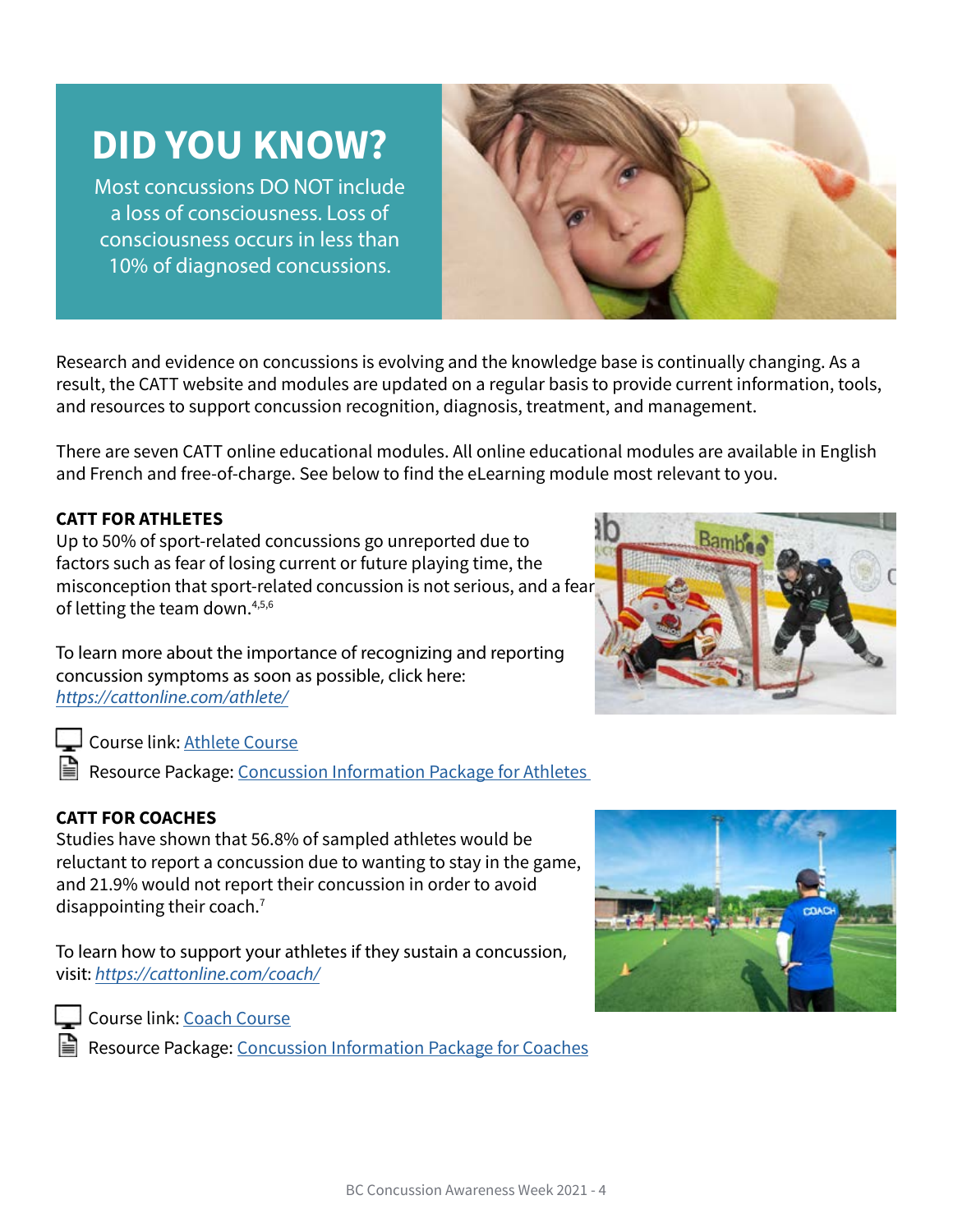#### **CATT FOR MEDICAL PROFESSIONALS (i.e., health care practitioners, occupational therapists, physiotherapists)**

In a survey completed by 577 health care providers who treat pediatric concussion in Ontario, only 37% of physicians correctly applied graduated return to play guidelines. There was also a gap in return to learn recommendations: 53% did not recommend school absence and 40% did not recommend schoolwork accommodations.8

Find information on return-to-learn and return-to-activity recommendations here: *<https://cattonline.com/medical-professional/>*

Course link: [Medical Professionals Course](https://cattonline.com/medical-professional-course/)  Resource Package: [Concussion Information Package for Medical Professionals](https://cattonline.com/wp-content/uploads/2021/04/Concussion-Resources-for-Medical-Professionals-CATT-V5-August-2021-1.pdf)

### **CATT FOR PARENTS/CAREGIVERS**

Over 90% of parents correctly identified memory problems, disorientation, and confusion as signs or symptoms of a concussion; however, only 44% and 28% identified agitated behaviours and difficulty sleeping, respectively, as signs or symptoms of a concussion.9,10,11

Learn about how to recognize signs and symptoms of a concussion here: <https://cattonline.com/parent-caregiver/>

Course link: [Parent or Caregiver Course](https://cattonline.com/parent-caregiver-course/)

Resource Package: [Concussion Information Package for Parents and Caregivers](https://cattonline.com/wp-content/uploads/2021/05/Concussion-Resources-for-Parents-and-Caregivers-CATT-V5-August-2021-1-1.pdf)

## **CATT FOR SCHOOL PROFESSIONALS**

The signs and symptoms of a concussion often last for one to four weeks but may last longer. In some cases, students may take many weeks or months to heal. The student may find it hard to concentrate in class, may get a worse headache, or feel sick to their stomach. Return-to-school should follow a step-wise approach.<sup>12</sup>

To learn more about how to recognize a concussion, and the importance of a gradual return to the classroom, visit: <https://cattonline.com/school-professional/>

Course Link: [School Professional Course](https://cattonline.com/school-professional-course/)

Resource Package: [Concussion Information Package for School Professionals](https://cattonline.com/wp-content/uploads/2021/04/Concussion-Resources-for-School-Professionals-CATT-V5-August-2021-1.pdf)







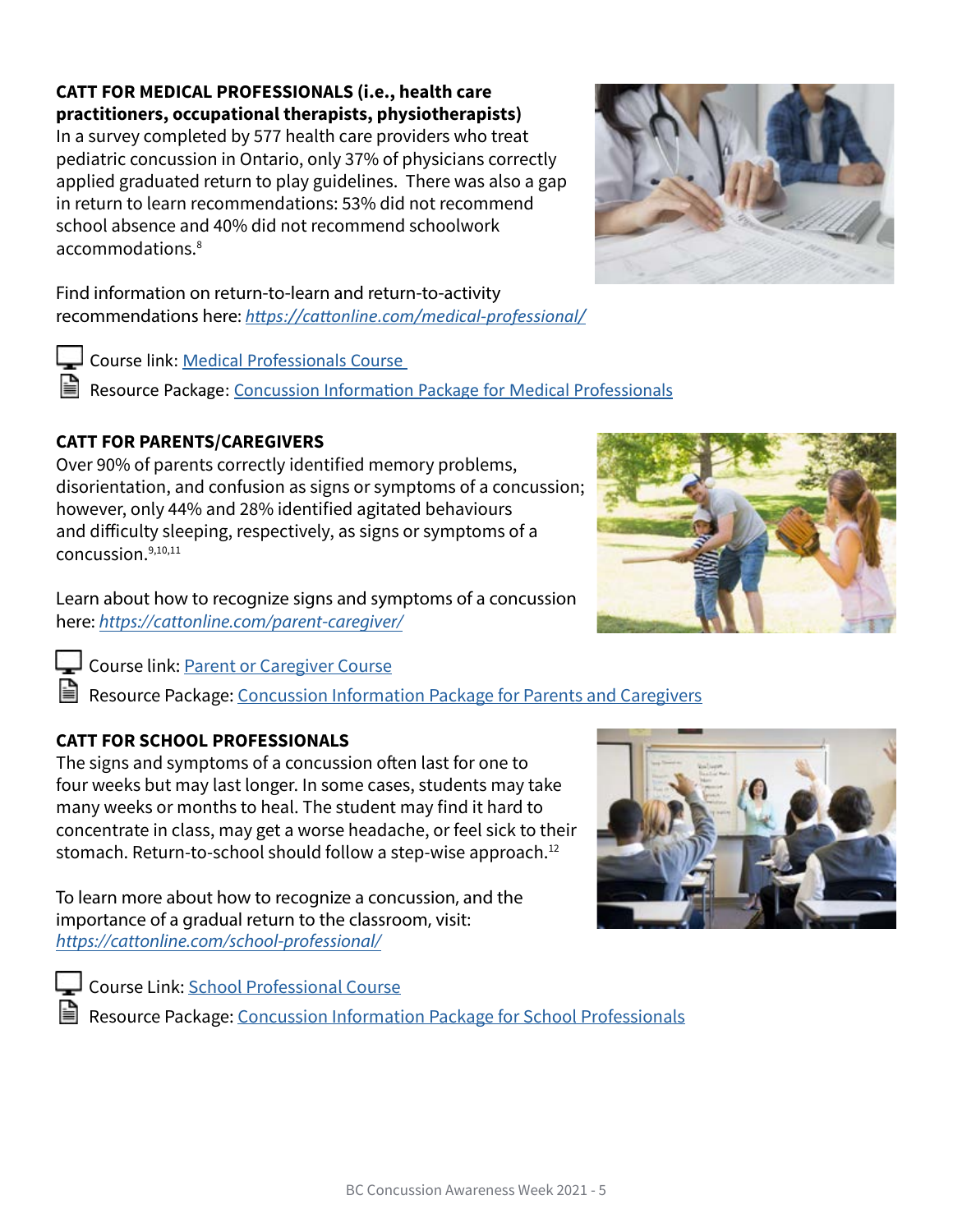#### <span id="page-7-0"></span>**CATT FOR WOMEN'S SUPPORT WORKERS**

Up to 92% of women survivors of intimate partner violence (IPV) may also experience traumatic brain injury (TBI), yet 75% of shelter workers have never screened a client for brain injury.<sup>13</sup>

Knowing the signs and symptoms can help you better support the women you serve. To learn more, visit: <https://cattonline.com/womens-support-workers/>

Course Link: [Women's Support Workers Course](https://cattonline.com/womens-support-worker-course/)

■ Resource Package: Concussion Information Package for Women's Support Workers

### **CATT FOR WORKERS & WORKPLACES**

Concussions can occur anywhere, including in the workplace. The number of time loss claims for work-related concussions increased by 371% in Ontario from 2004 to 2013. Moreover, research shows that there is a general lack of understanding about concussion and how it is managed at the workplace.<sup>14</sup>

To learn more about concussions in the workplace, and how to help your workers return safely after a concussion, visit: <https://cattonline.com/workers-workplaces/>



Course Link: [Workers & Workplaces Course](https://cattonline.com/workers-workplaces-course/)

Resource Package: [Concussion Information Package for Workers and Workplaces](https://cattonline.com/wp-content/uploads/2021/04/Concussion-Resources-for-Workers-and-Workplaces-CATT-V4-August-2021.pdf), and Concussion [Information Package for Motion Picture, Film, and Live Performance Workers](https://cattonline.com/wp-content/uploads/2021/06/Live-Perf.-and-Motion-Pictures-August-23-1.pdf)

#### What's happening across Canada

- University of Calgary's [2021 Research and Community Engagement \(RACE\) Symposium: A focus on](https://www.ucalgary.ca/sport-injury-prevention-research-centre/2021-RACE-Symposium) [concussion prevention](https://www.ucalgary.ca/sport-injury-prevention-research-centre/2021-RACE-Symposium)
- Government of Ontario [Rowan's Law Day](https://www.ontario.ca/page/rowans-law-day)

## **DID YOU KNOW?**

Concussions require immediate recognition followed by 48 hours of physical and cognitive rest.



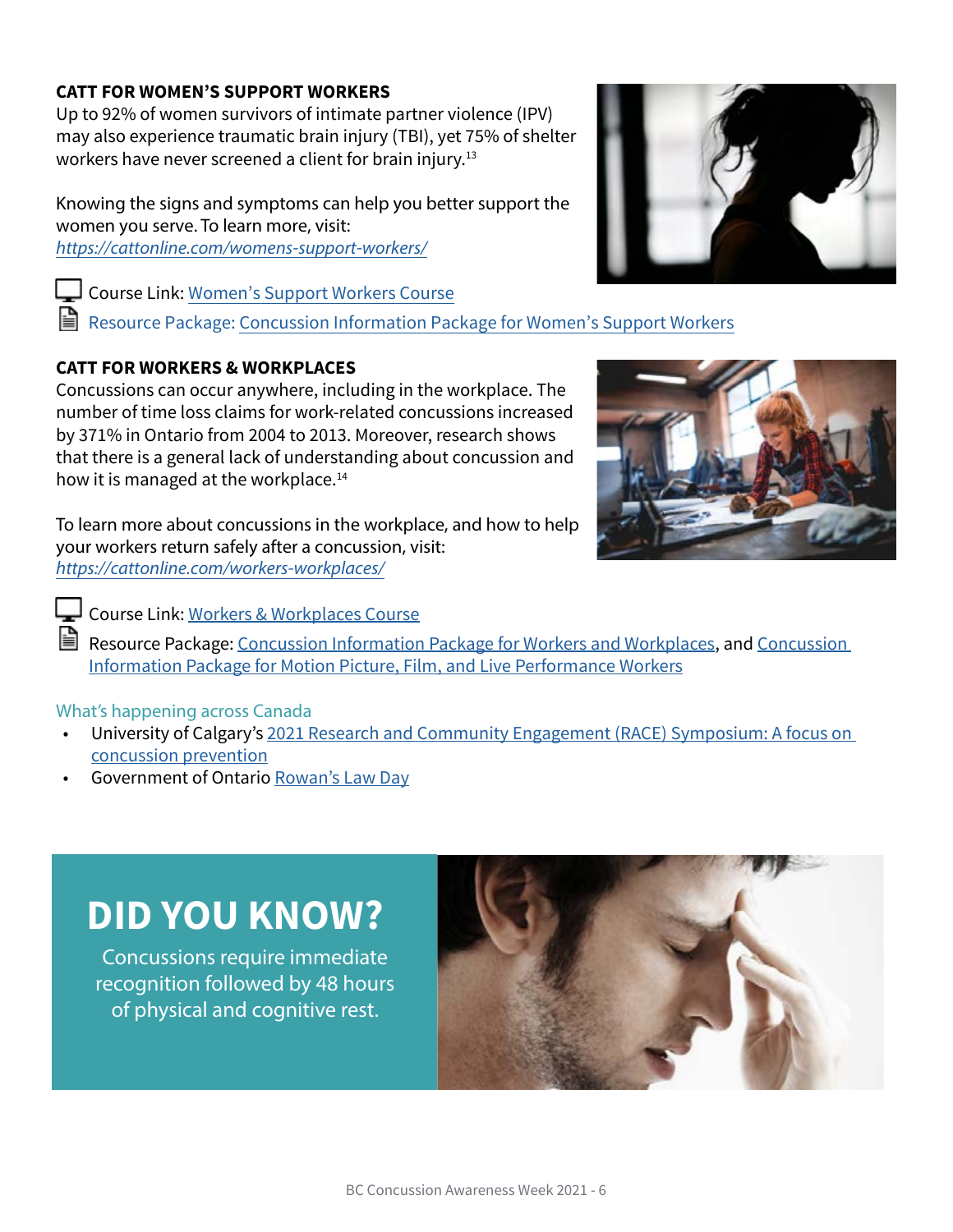## <span id="page-8-0"></span>**Newsletter/E-Blast Sample Message**

September 26th to October 2nd is Concussion Awareness Week in BC. Concussions are a serious brain injury that require immediate medical attention. Concussions are an "invisible injury" that can happen to anyone, anytime, anywhere. The goal of Concussion Week is to raise awareness around concussions and encourage everyone to understand how to prevent, recognize, respond to and manage concussions. Learn more about concussions and how to get involved in Concussion Week at [cattonline.com](http://cattonline.com)

## **Social Media Guide and Shareable Graphics**

This guide is for all organizations who use social media tools or online communication media in a professional capacity, including: Facebook, Twitter, Instagram, YouTube, and blogs.

#### Who to follow?

Get started by following the accounts, and comment, share, like, re-post, and re-tweet relevant content. We'll be doing the same in the days leading up to and throughout Concussion Awareness Week.



#### Use Hashtags

Use these hashtags to amplify the concussion awareness message and help others interested in Concussion Awareness Week to find your content:

> #ConcussionBC #ConcussionWeekBC

#### What to Share

During Concussion Awareness Week, share:

- Key messages and recommended resources provided in this toolkit
- Local activities and resources
- Stories that resonate in your community

Below are sample posts you can use on your social media channels (Twitter, Facebook, Instagram, etc). You are also encouraged to come up with your own messages.

#### Sample Posts

Join us during Concussion Awareness Week, Sept 26-Oct 2 2021 by raising concussion awareness in your community. #ConcussionBC #ConcussionWeekBC

Find out what you can do to prevent concussions in your sport or activity, and learn what to do if a concussion does happen. Don't let the risk of getting a concussion keep you out of sport and physical activity. #ConcussionBC #ConcussionWeekBC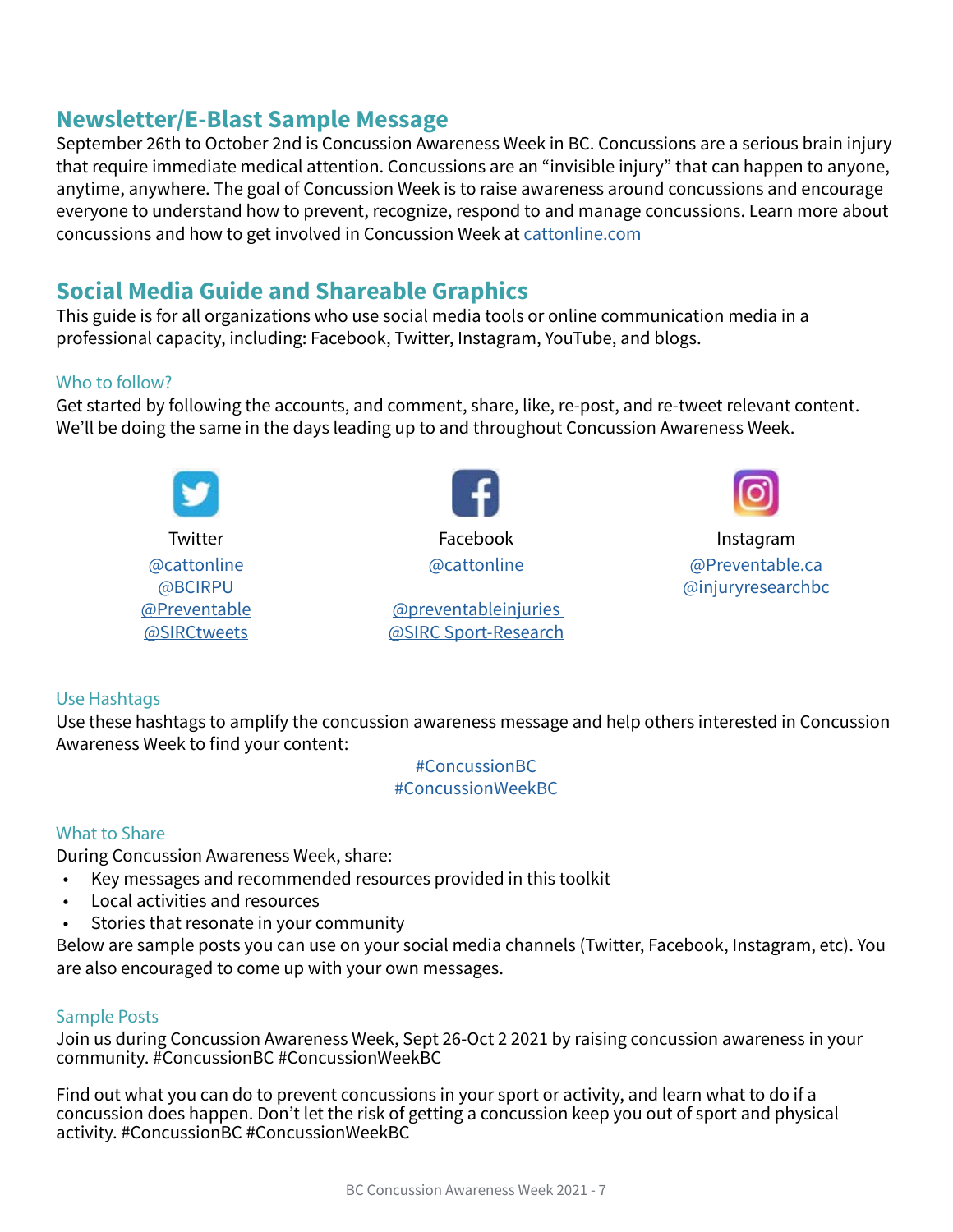<span id="page-9-0"></span>A concussion is a brain injury, but like other injuries, you can recover when you take the proper steps to heal. Keep it simple with the 4R's: <https://bit.ly/3iQ2SPD>#ConcussionBC #ConcussionWeekBC

Learn the signs and symptoms so you can recognize a possible concussion. Visit [https://www.cattonline.](https://www.cattonline.com/overview-what-is-a-concussion/) [com/overview-what-is-a-concussion/](https://www.cattonline.com/overview-what-is-a-concussion/) #ConcussionBC #ConcussionWeekBC

Coaches have an important role to help keep participants safe. Learn what every coach should know about concussion: <https://www.cattonline.com/coach/> #ConcussionBC #ConcussionWeekBC

See an impact to the head, neck, or body? Check for signs and symptoms of concussion. Learn what to do next at:<https://bit.ly/3yJCzQD>#ConcussionBC #ConcussionWeekBC

Do you know how to diagnose a concussion? Take our accredited e-learning module for Medical Professionals: <https://bit.ly/3iyr2LZ>#ConcussionBC #ConcussionWeekBC

Concussions are one of the top five types of work-related injury claims. Take our free e-learning course for Workers and Workplaces: <https://bit.ly/3c9i1Xz> #ConcussionBC #ConcussionWeekBC

Women who experience intimate partner violence are at high risk of one or more concussions related to abuse. Learn more: <https://bit.ly/37LZiQ6>#ConcussionBC #ConcussionWeekBC

Speak up about concussion symptoms. Tell your coach or doctor if you think you might have a concussion. Visit [cattonline.com](http://cattonline.com) to learn more. #ConcussionBC #ConcussionWeekBC

#### Shareable Graphics

The following images have been created for your use on social media.

## **[Click here to download](https://cattonline.com/caw-graphics/?preview=true)**

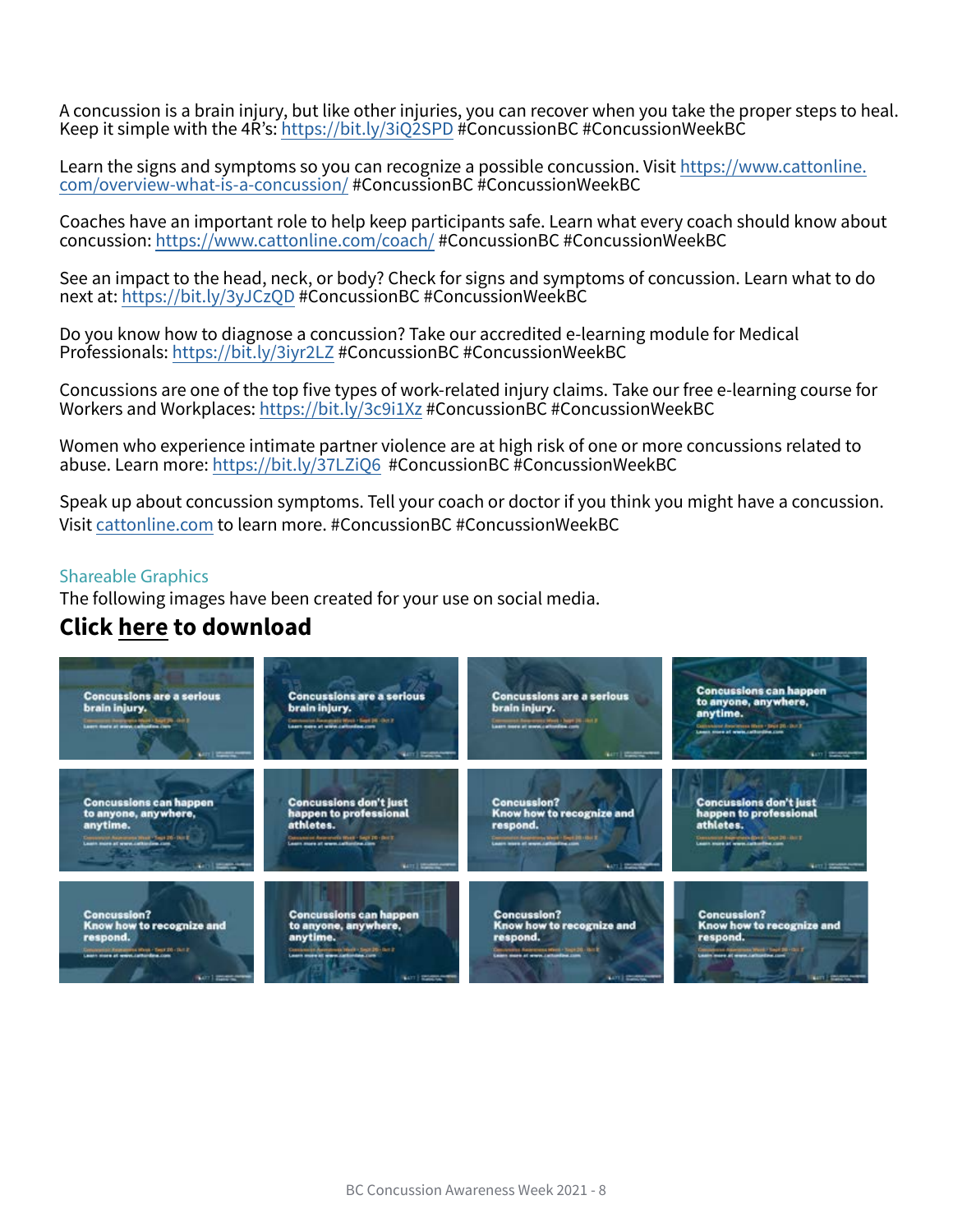## **References**

<sup>1</sup>BC Injury Research and Prevention Unit. (2020). The Burden of Concussion in British Columbia. [https://cattonline.com/wp-con](https://cattonline.com/wp-content/uploads/2020/07/Burden-of-Concussion-in-BC-BCIRPU-2020.pdf)[tent/uploads/2020/07/Burden-of-Concussion-in-BC-BCIRPU-2020.pdf](https://cattonline.com/wp-content/uploads/2020/07/Burden-of-Concussion-in-BC-BCIRPU-2020.pdf)

2 Public Health Agency of Canada. (2018). Baseline Survey on Understanding and Awareness of Sport-Related Concussions. https://open.canada.ca/data/en/dataset/9f4abc1e-913d-4257-8ff1-9a4dbf89a139

<sup>3</sup> Concussion Awareness Training Tool. (n.d.). Overview: What is a Concussion? [https://cattonline.com/overview-what-is-a-concus](https://cattonline.com/overview-what-is-a-concussion/)[sion/](https://cattonline.com/overview-what-is-a-concussion/)

<sup>4</sup> Delaney, J. S., Lacroix, V. J., Leclerc, S., & Johnston, K. M. (2002). Concussions among university football and soccer players. Clinical Journal of Sport Medicine, 12(6), 331-338.

<sup>5</sup> Wayment, H. A., & Huffman, A. H. (2020). The indirect influence of organizational safety climate on football players' concussion reporting intentions. Health Education & Behavior, 47(1), 91-100.

<sup>6</sup> Doucette, M. M., Du Plessis, S., Webber, A. M., Whalen, C., & Garcia-Barrera, M. A. (2021). In it to win it: Competitiveness, concussion knowledge and nondisclosure in athletes. The Physician and Sports medicine, 49(2), 194-202.

<sup>7</sup> Ferdinand Pennock, K., McKenzie, B., McClemont Steacy, L., & Mainwaring, L. (2020). Under-reporting of sport-related concussions by adolescent athletes: a systematic review. International Review of Sport and Exercise Psychology, 1-27.

<sup>8</sup> Zemek, R., Eady, K., Moreau, K., Farion, K. J., Solomon, B., Weiser, M., & Dematteo, C. (2014). Knowledge of paediatric concussion among front-line primary care providers. Paediatrics & child health, 19(9), 475-480. <https://doi.org/10.1093/pch/19.9.475>

<sup>9</sup> Feiss, R. S., Lutz, M., Moody, J. R., & Pangelinan, M. M. (2020). A systematic review of coach and parent knowledge of concussion. Journal of Concussion. <https://doi.org/10.1177/2059700219900053>

<sup>10</sup> Mannings, Carol, Kalynych, Colleen, MSH, EdD, Joseph, Madeline, Smotherman, Carmen & Kraemer, Dale. (2014). Knowledge assessment of sports-related concussion among parents of children aged 5 years to 15 years enrolled in recreational tackle football. Journal of Trauma and Acute Care Surgery, 77, S18-S22. <https://doi.org/10.1097/TA.0000000000000371>

<sup>11</sup> Konin, J. G., & Horsley, D. (2017). Knowledge and behavioral patterns of youth ice hockey parents regarding sport concussion: a pilot study. Internet Journal of Allied Health Sciences and Practice, 15(2), 2.

<sup>12</sup> Parachute. (2019). Concussion guide for teachers. Retrieved from [https://parachute.ca/wp-content/uploads/2019/06/Concus](https://parachute.ca/wp-content/uploads/2019/06/Concussion-Guide-for-Teachers.pdf)[sion-Guide-for-Teachers.pdf](https://parachute.ca/wp-content/uploads/2019/06/Concussion-Guide-for-Teachers.pdf)

<sup>13</sup> Supporting Survivors of Abuse and Brain Injury through Research (SOAR). (2020). Moving ahead worker's guide to brain injury in intimate partner violence. Retrieved from [https://ubc.ca1.qualtrics.com/CP/File.php?F=F\\_etfq0CxJXoowCnb](https://ubc.ca1.qualtrics.com/CP/File.php?F=F_etfq0CxJXoowCnb)

<sup>14</sup> Canadian Centre for Occupational Health and Safety. (2015). Heads up: What you need to know about concussion in the workplace. Health and Safety Report, 13(5), 1-4.